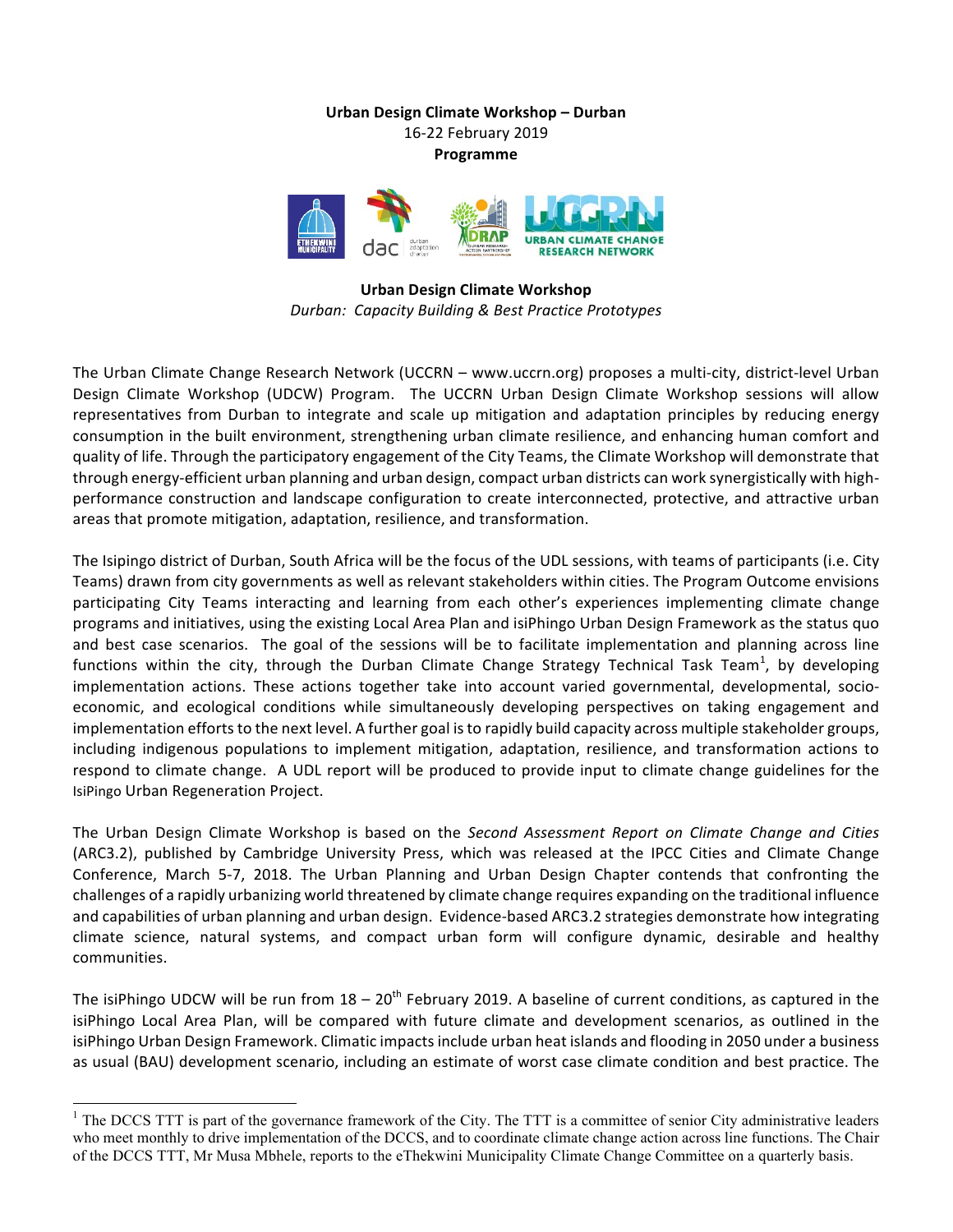following three scenarios are presented: baseline 2019, baseline 2050 (BAU) and 2050 best practice. A further activity is zeroing in on key development activities to interrogate climate impacts at a granular level. These three sites will include proposed attenuation facilities outside of the isiPhingo CBB (including the container depot near the R102 / N2, amongst others), the proposed automotive industry location and informal trading locations.

Actions during the three days of the UDCW will include a site inspection (first morning), followed by a stakeholder engagement workshop with representatives of external stakeholder groups invited to participate along with city officials engaged in the isiPhingo Regeneration Project. This will be followed by a working day of the UCCRN and city team, and the third day will be a second workshop highlighting suggestions and guidance for the isiPhingo Urban Design Framework. The workshop will be followed by a half day spatial planning training workshop for city and local university planners. A report, with specific actions and guidance in respect of implementation of the isiPhingo Rehabilitation Project, will be developed following the UDCW and tabled at the DCCS TTT for implementation.

The Deutsche Gesellschaft für Internationale Zusammenarbeit (GIZ) is sincerely thanked for their gracious support through the Cities Fit for Climate Change programme, as is the Urban Climate Change Research Network for their technical expert support leading the UDCW.

#### **Draft Programme:**

| <b>Session</b>                                                                                      | <b>Name</b>                           | <b>Details</b>                                                         |  |
|-----------------------------------------------------------------------------------------------------|---------------------------------------|------------------------------------------------------------------------|--|
| Day 1: isiPhingo UDCW site visit and stakeholder engagement session; Lotus Park Community Hall (see |                                       |                                                                        |  |
| <b>Appendix 2 for directions)</b>                                                                   |                                       |                                                                        |  |
| $08h00 - 11h00$                                                                                     | isiPhingo site visit                  | IsiPhingo project presentation at Lotus Park<br>$\bullet$              |  |
|                                                                                                     |                                       | Site visit with UCCRN and isiPhingo teams<br>$\bullet$                 |  |
| 12h30-13h30                                                                                         | Lunch                                 | $\bullet$<br>Includes stakeholder registration                         |  |
| 13h30 - 15h30                                                                                       | <b>UDCW Stakeholder</b><br>Engagement | 13h30 - Welcome and introduction (Head: DPEM)<br>$\bullet$             |  |
|                                                                                                     |                                       | 13h40 - Overview of UDCW process: objectives and<br>$\bullet$          |  |
|                                                                                                     |                                       | outcomes (N. Zama)                                                     |  |
|                                                                                                     |                                       | 13h50 - UCCRN overview (J. Raven)<br>$\bullet$                         |  |
|                                                                                                     |                                       | 14h00 - Stakeholder engagement session 1 (M. Leone, C.<br>$\bullet$    |  |
|                                                                                                     |                                       | Braneon, E. Tersigni)                                                  |  |
|                                                                                                     |                                       | 14h45 - comfort break (refreshments)<br>$\bullet$                      |  |
|                                                                                                     |                                       | 15h00 - Stakeholder engagement session 2 (M. Leone, C.<br>$\bullet$    |  |
|                                                                                                     |                                       | Braneon, E. Tersigni)                                                  |  |
|                                                                                                     |                                       | 16h00 - wrap up and closing (Head: DPEM)<br>$\bullet$                  |  |
| 16h30 - 17h30                                                                                       | Debriefing and note making            | Prepare all notes for next day feedback (J. Raven, M.                  |  |
|                                                                                                     |                                       | Leone, C. Braneon, M. Esposito, E. Tersigni)                           |  |
| 18h00 - 21h00                                                                                       | Welcome supper event                  | $\bullet$<br>Hosted by Chairs EMCCC and TTT                            |  |
| Day 2: isiPhingo UDCW Internal working session; Go! Durban offices                                  |                                       |                                                                        |  |
| 08h00-08h30                                                                                         | Welcome and Introductions             | $\bullet$<br>Purpose of day (J. Raven, M. Leone)                       |  |
| $08h30 - 09h00$                                                                                     | Review of Day 1                       | Highlights of Day 1 site visit and stakeholder engagement<br>$\bullet$ |  |
|                                                                                                     |                                       | (SOD)                                                                  |  |
| 09h00 - 09h30                                                                                       | Introduction to day's work            | Outline of concepts, processes, etc. (DPEM)<br>$\bullet$               |  |
| 09h30-12h00                                                                                         | Working session 1                     | $\bullet$<br>Presentation of UCCRN analysis, macro scale simulations,  |  |
|                                                                                                     |                                       | micro simulations run, gaps in analysis (C. Braneon, J.                |  |
|                                                                                                     |                                       | Raven, M. Leone)                                                       |  |
| 12h00 - 13h00                                                                                       | Lunch                                 |                                                                        |  |

#### **Programme: isiPhingo UCCRN/ DAC UDCW**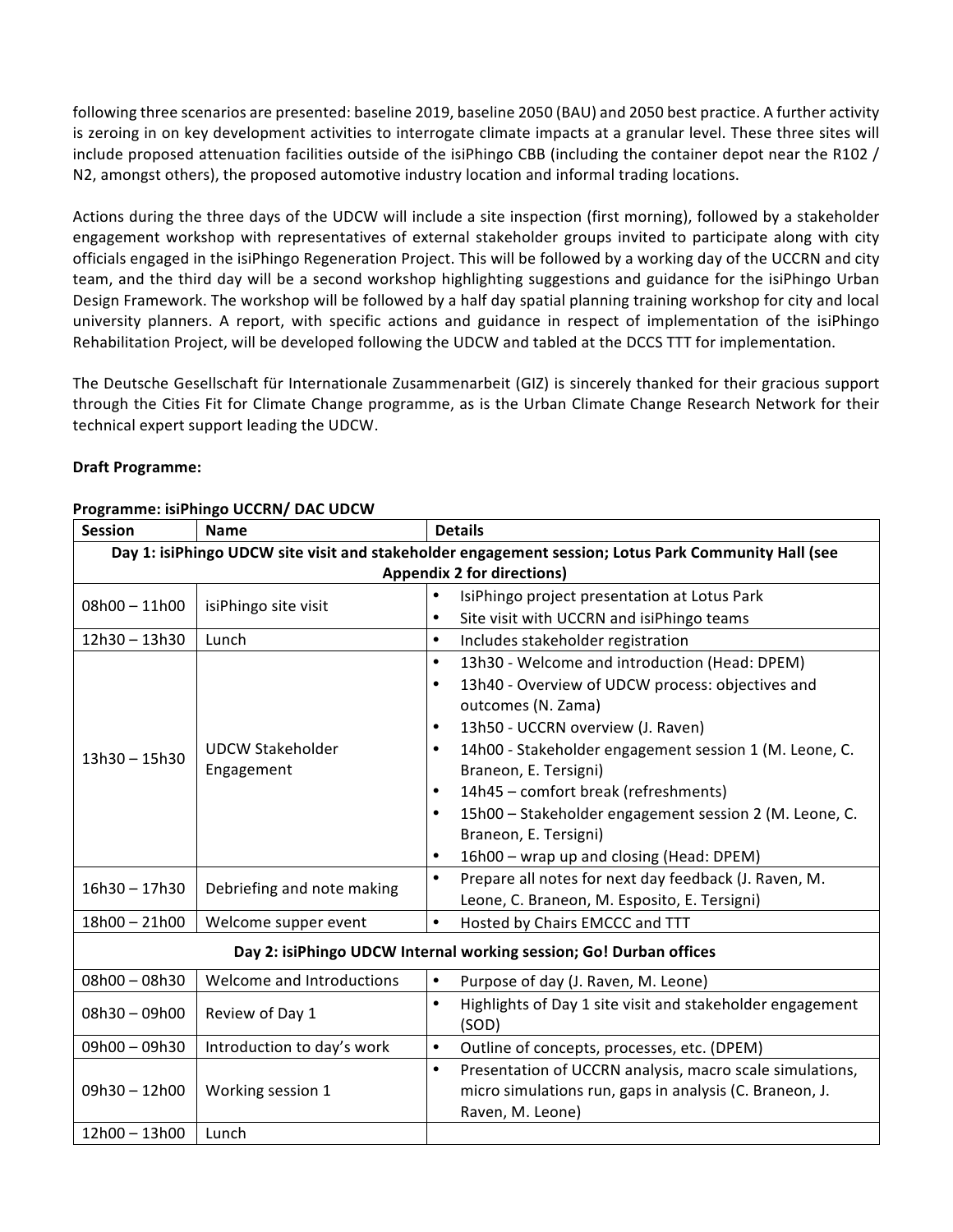| 13h00 - 16h00                                                                                        | Working session 2                    | Co-design session to enhance Urban Design Framework,<br>$\bullet$<br>scenario development; plugging gaps in analysis (J. Raven,<br>M. Leone, M. Esposito, E. Tersigni) |  |  |
|------------------------------------------------------------------------------------------------------|--------------------------------------|------------------------------------------------------------------------------------------------------------------------------------------------------------------------|--|--|
| 16h00 - 17h00                                                                                        | Wrap up and preparation for<br>Day 3 | Prepare key messages/ scenarios, ppt (J. Raven, M. Leone,<br>$\bullet$<br>C. Braneon, M. Esposito, E. Tersigni)                                                        |  |  |
| Day 3: isiPhingo UDCW Stakeholder feedback session; SAPREF Clubhouse (see Appendix 2 for directions) |                                      |                                                                                                                                                                        |  |  |
| 09h00-09h10                                                                                          | Welcome and Introduction             | $\bullet$<br>Welcome address (Head DPEM)                                                                                                                               |  |  |
| $09h10 - 12h00$                                                                                      | Stakeholder feedback session         | $\bullet$<br>Recap of Days 1 and 2: Summary of issues raised and recap<br>of UDCW process,<br>Walk through of maps,<br>$\bullet$<br>$\bullet$<br>Q&A                   |  |  |
| 12h00 - 12h30                                                                                        | Wrap up plenary                      | $\bullet$<br>Way forward: report development, actions to be taken<br>(IPT)<br>Vote of thanks (SOD)<br>$\bullet$<br>Closing (Head DPEM)                                 |  |  |
| 18h00 - 21h00                                                                                        | Dinner                               | GIZ South Africa and the global projects in Durban - with<br>$\bullet$<br>the presence of Councillor Mdladla and J. Goeske (GIZ)                                       |  |  |
| Day 4: Masterclass with Spatial Planners and Land Use Management units; Architecture Department and  |                                      |                                                                                                                                                                        |  |  |
| Engineering Unit - eThekwini Municipality; Go! Durban offices                                        |                                      |                                                                                                                                                                        |  |  |
| 09h00-09h30                                                                                          | Introduction to day's work           | Outline of concepts, processes etc. (M. Leone)<br>$\bullet$                                                                                                            |  |  |
| 09h30-12h00                                                                                          | Working session 1                    | Lessons learned from UCCRN Durban UDCW (E. Tersigni)<br>$\bullet$                                                                                                      |  |  |
| 12h00 - 13h00                                                                                        | Lunch                                | $\bullet$                                                                                                                                                              |  |  |
| 13h00 - 16h00                                                                                        | Working session 2                    | $\bullet$<br>Feedback session with attendees (M. Leone, E. Tersigni)                                                                                                   |  |  |
| 16h00 - 17h00                                                                                        | Wrap up                              | Conclusions and potential follow-up (M. Leone, DPEM)<br>$\bullet$                                                                                                      |  |  |
| Day 5: Preparation of Durban UDCW deliverables and follow-up workshop; Go! Durban offices            |                                      |                                                                                                                                                                        |  |  |
| 08h00-08h30                                                                                          | Welcome and Introductions            | $\bullet$<br>Purpose of day (Z. Abdul)                                                                                                                                 |  |  |
| $08h30 - 10h00$                                                                                      | Debriefing and reporting             | Preparation of Durban UDCW final report (Z. Abdul, M.<br>$\bullet$<br>Leone, E. Tersigni)                                                                              |  |  |
| $10h00 - 12h00$                                                                                      | Workshop follow-up                   | Synergies between Durban UDCW and Cities Fit for<br>$\bullet$<br>Climate Change - CFCC capacity building workshop (March<br>2019)                                      |  |  |
| 12h00 - 13h00                                                                                        | Lunch                                | $\bullet$                                                                                                                                                              |  |  |
| 13h00 - 15h00                                                                                        | Wrap-up and conclusions              | Coordination of follow-up activities between DPEM,<br>$\bullet$<br>UCCRN and CFCC; working schedule and next follow-up<br>virtual meetingss                            |  |  |

## **Participants:**

UCCRN team: Jeffrey Raven (lead), Christian Braneon, Mattia Leone, Luciana Godinho, Michael Esposito, Enza Tersigni **isiPhingo Regeneration Project team** including the following eThekwini line functions (amongst others): Development Planning, Development Management, Environmental Planning and Climate Protection Department and Coastal, Stormwater and Catchment Management.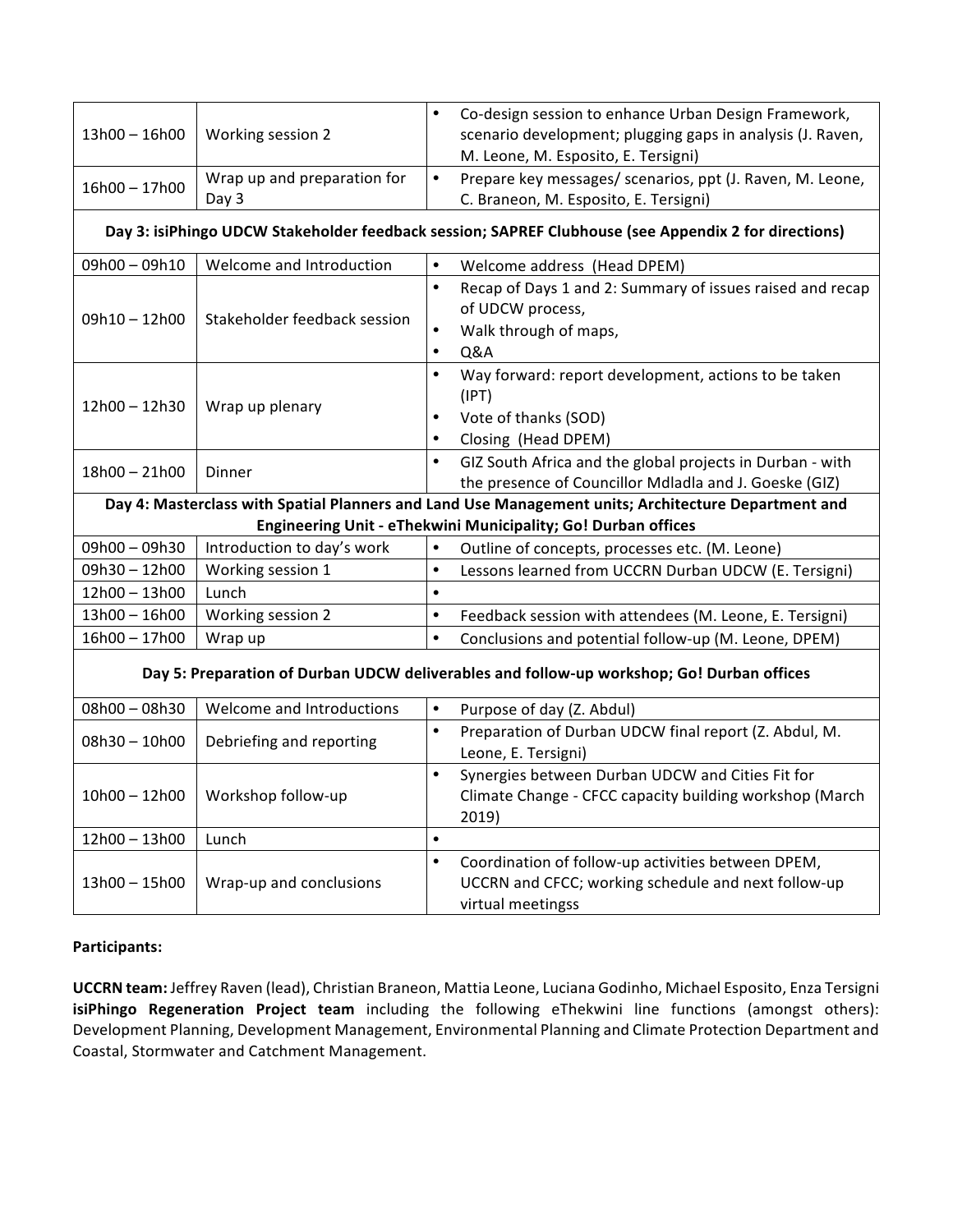# **Appendix 1: City of Durban Urban Design Climate Workshop**

## *Proposed Workshop Schedule*

## **Workshop Participants**

Durban practitioners, policymakers, stakeholders

Urban Planning and Urban Design students from Durban / Urban Design graduate students from NYIT (remotely) UCCRN Urban Design Climate Workshop Team (in-person and remote)

## **Pre-Climate Workshop Preparation**

Geographic Information Systems (ArcGIS) will be developed and used to test district-wide concepts linked to sets of data, assembled before the UDL session through interactions with the City Teams. Parametric 3-D modeling tools will be used to refine morphological approaches to climate and sustainability outcomes through 3-D modeling and parametric design. Climate Analysis Mapping will be provided, including downscaled or 'right'-scaled climate projections that include

- Land Surface Temperature (LST) maps derived from satellite data.
- Spatially downscaled Global Climate Model (GCM) projections
	- $\circ$  The NASA Earth Exchange Global Daily Downscaled Projections (NEX-GDDP) dataset will be utilized which includes downscaled projections for RCP 4.5 and RCP 8.5 from 21 models and scenarios for which daily scenarios were produced. Each of the climate projections includes daily maximum temperature, minimum temperature, and precipitation for the periods from 1950 through 2100. The spatial resolution of the dataset is 0.25 degrees ( $\approx$ 25 km x 25 km).
		- **Extreme Heat**
		- Precipitation

## **Climate Workshop Schedule**

## **Phase 1: Climate Analysis Mapping**

- Focus challenges, groups, and districts
- Urban climate risk factors
- $\bullet$  Climate maps urban scale and local scale
- Initial planning/charette process

## **Phase 2: Planning and Design Interventions**

- Open space planning, urban ventilation, others
- Construction materials
- Green infrastructure
- Phasing: Short-term; long-term
- Policies: Zoning, regulations
- Co-benefits: Public health; economic development, heritage/culture, youth/education

## **Phase 3: Public Engagement Session**

- Present Climate Workshop Intervention Strategies in Green Space
- Community engagement
- Gather Feedback

## **Phase 4: Wrap Up and Way Forward**

- Evolve Strategies based on public feedback
- Characterize barriers and bridges
- Plan next steps, including report with graphics

## **Urban Climate Planning and Design**

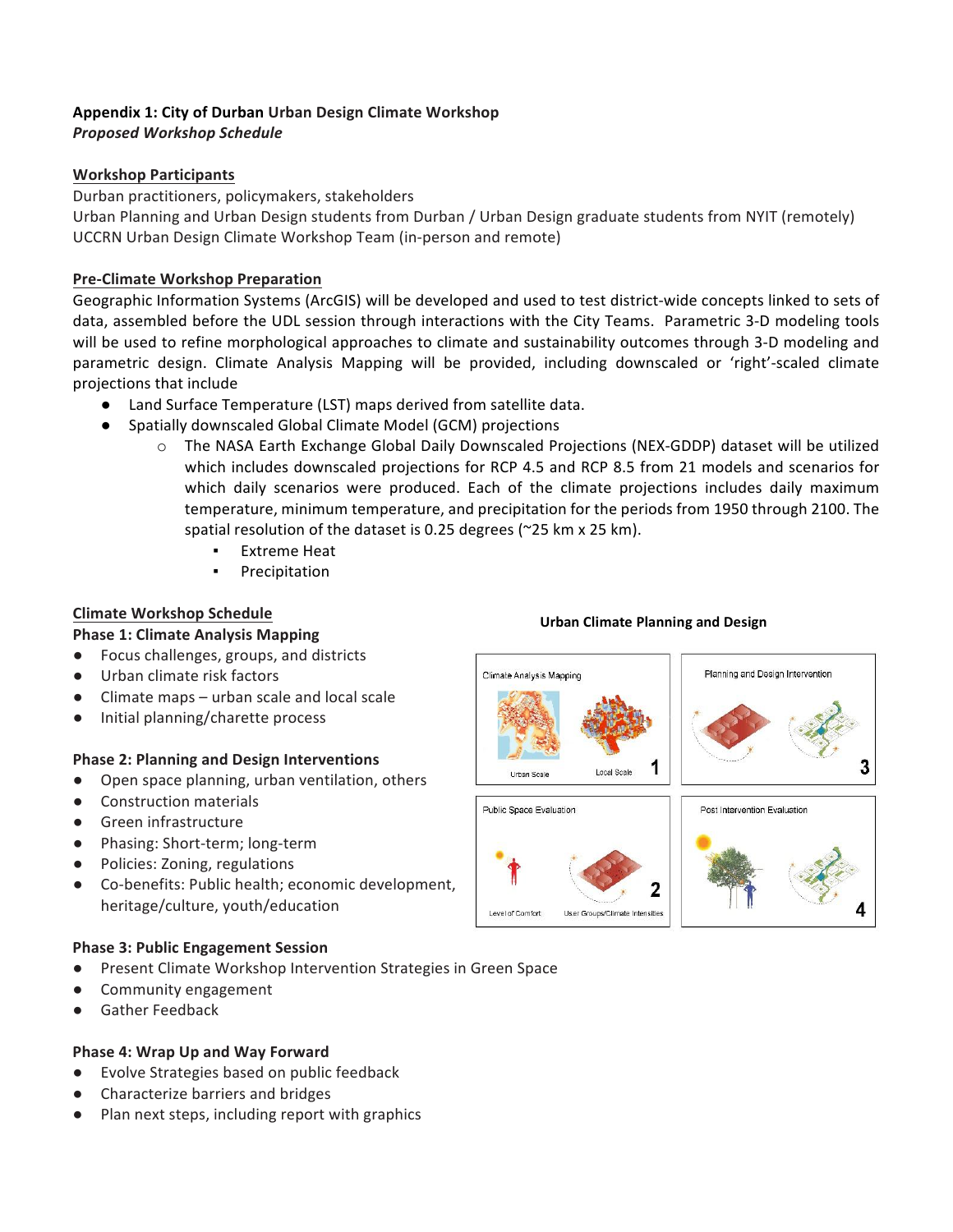The Urban Climate Change Research Network (UCCRN) is a consortium of over 800 individuals dedicated to the analysis of climate change mitigation and adaptation from an urban perspective. UCCRN members are scholars and experts from universities and research organizations. They span a broad range of expertise including climate scientists; urban heat island and air quality experts; climate change impact scientists; social scientists, including political scientists, planners, and economists; and urban designers and planners.

#### **UCCRN Urban Design Climate Workshop Team**

#### *In-Person Facilitation*

Jeffrey Raven, FAIA, LEED BD+C: Associate Professor, New York Institute of Technology (NYIT); Director of Graduate Program in Urban & Regional Design; Principal of RAVEN Architecture and Urban Design LLC.

**Christian Braneon, PhD:** Remote Sensing Specialist, Goddard Institute for Space Studies **Mattia Leone, PhD**: Assistant Professor, Department of Architecture - PLINIVS Study Centre, University of Naples Federico II, Italy

**Michael Esposito:** Building Scientist, Atelier Ten. Adjunct Instructor, New York Institute of Technology. Luciana Barreto Nogueira Godinho: Graduate Assistant, Urban Designer, New York Institute of Technology **Enza Tersigni**: Researcher in Technological and Environmental Design, Department of Architecture, University of Naples Federico II, Italy

#### *NYC-Based Team*

**Daniel Bader:** Program Manager, Center for Climate Systems Research, Columbia University

#### *Naples-Based Team*

Giovanni Nocerino: PhD Student in Building Technology and Environmental Design, University of Naples Federico II, Italy

#### **Durban Stakeholder Contributions**

- 3D building massing CAD dataset, with elevation
- LiDAR
- Rainfall and stream flow data
- Oblique images
- GIS layers

#### **Post-Climate Workshop Deliverables from UCCRN Team**

- Resilient Design Strategies
- Urban Planning Strategies

#### **Joint Deliverable (Durban Stakeholders & UCCRN Team)**

● Final Report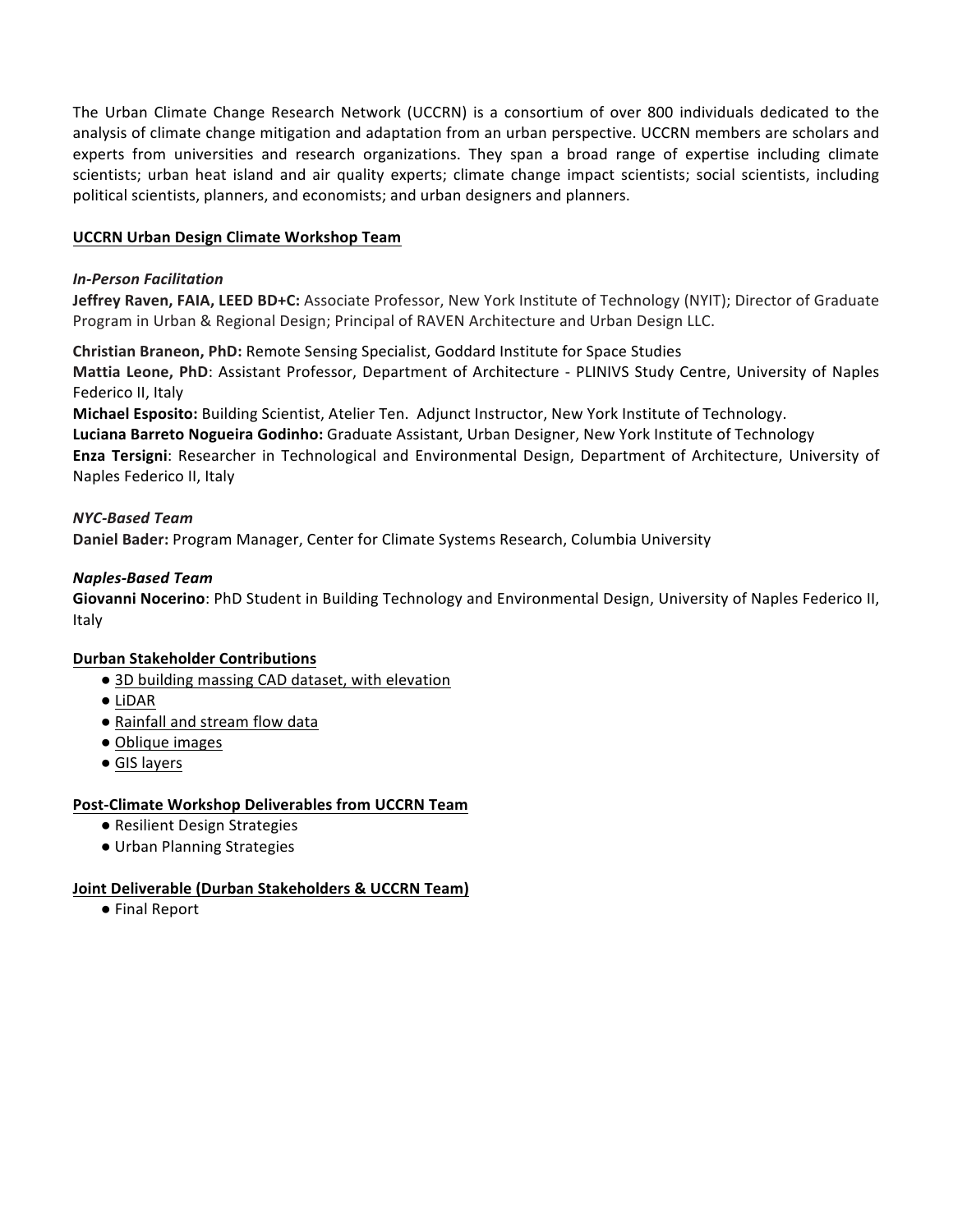### **Appendix 2:**

#### **Directions to Lotus Park Community Hall (4 Araucaria Place)**

Take m4 south from city centre and join n2 south take Prospecton Road off-ramp (r102). Turn right and turn left into M35 south. Follow M35 turn right into Lotus Drive, turn left into Cocos avenue and turn right into Araucaria Place. The hall is on your right hand side.